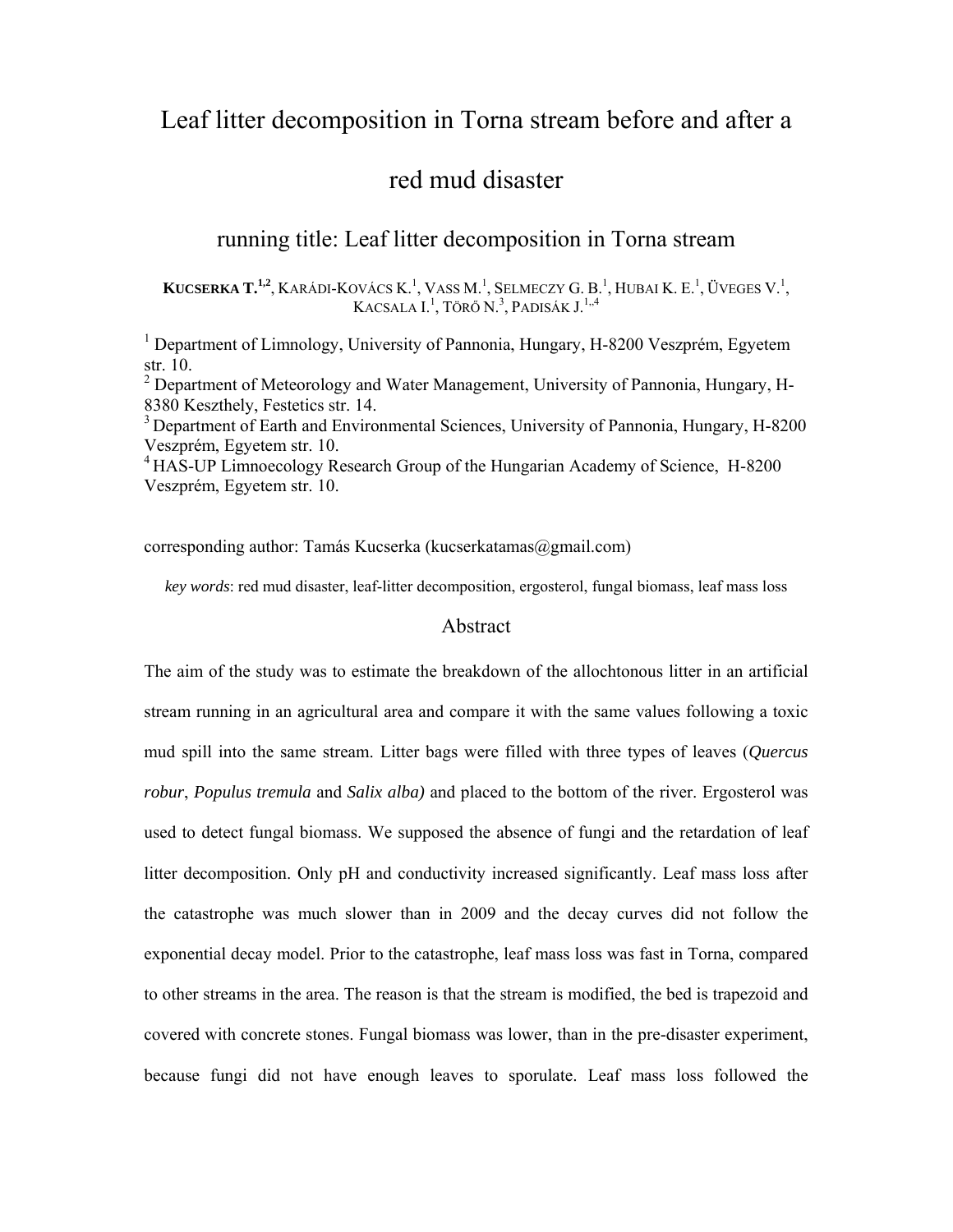exponential decay curve before the disaster, but after that it was possible only after a nonchange period.

## 1. Introduction

Deciduous leaf litter is a major energy source for the food webs in woodland streams (1; 14; 6; 18). The mechanism of leaf litter breakdown consists of three parts after entering streams: (I) leaching of soluble compounds; (II) microbial colonization and degradation (conditioning) and (III) fragmentation by physical abrasion and invertebrate shredding. Fungi, especially aquatic Hyphomycetes, are regarded as the primary decomposers of leaf litter in streams. Leaf mass loss follows the exponential decay curve (8). Ergosterol content is widely used to estimate fungal biomass because of the strong correlation between these two variables (12; 3; 4). Ergosterol is present in fungi but absent from plants and animals (27). Fungi associated with decomposing leaf litter in streams are affected by a number of factors, which is turn determine their abundance, development and activity (4; 5; 6). Chemical parameters of water, especially pH, alkalinity and nutrient availability, significantly affects aquatic hyphomycetes and thus their role in decomposition, resulting in slower breakdown rates in acidic than in circumneutral streams (29).

On 23 October 2000, the "Directive 2000/60/EC of the European Parliament and of the Council establishing a framework for the Community action in the field of water policy" or, in short, the EU Water Framework Directive (WFD) was finally adopted (10). The aim of the directive is to reach a "good" overall quality of all waters. The directive, extending to 27 countries, initiated an important trend towards an ecosystem-based approach for water policy and water resource management (22). Our laboratory carried out a number of basic researches on Hungarian midland streams and their ecological processes to support the implementation of the directive (23; 30; 24; 33). Many of our study sites are located in the area of Bakony Mountain, like the area of Kolontár and Devecser, and some of them were impacted by a red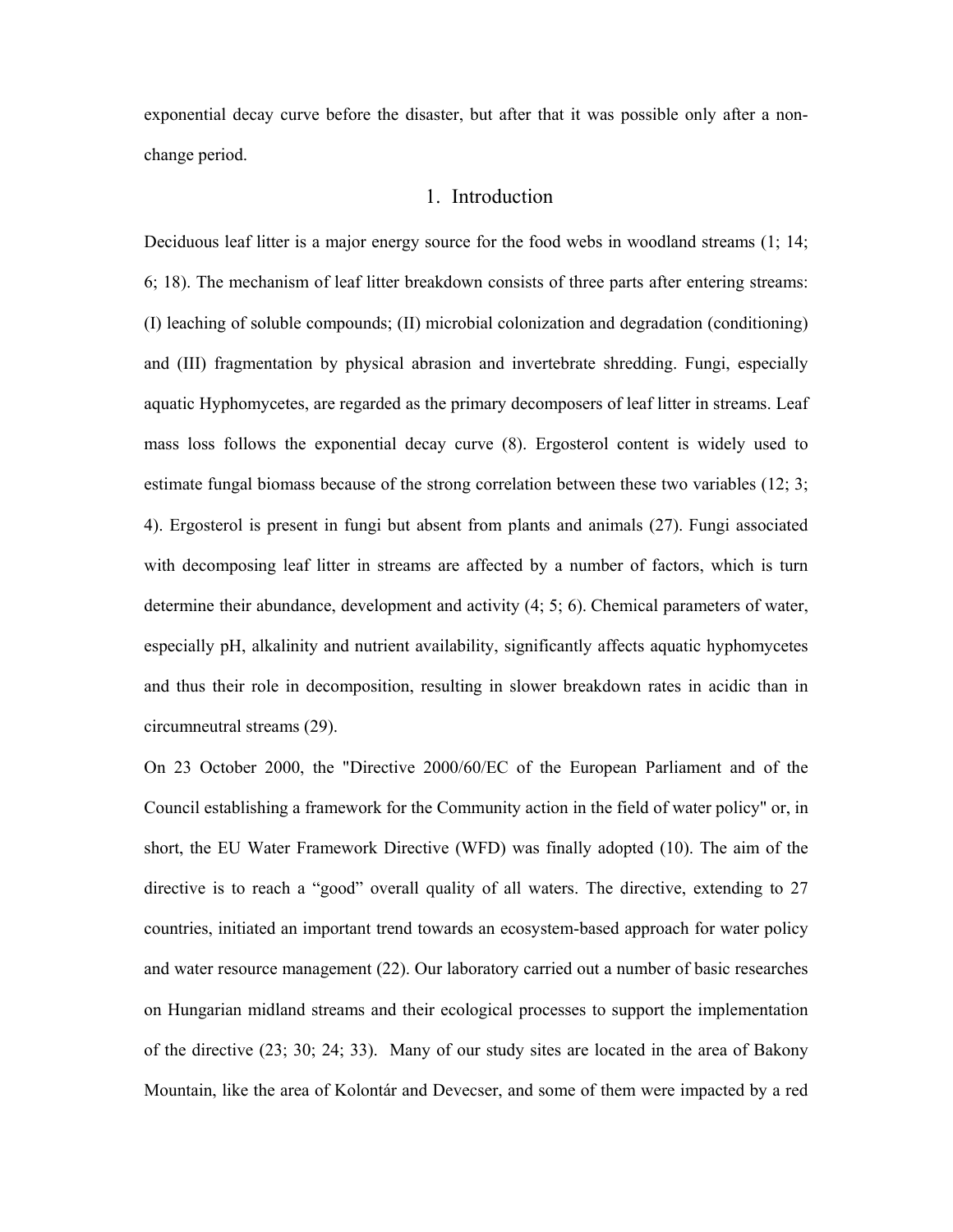mud disaster. In 2009, an experiment was carried out to study leaf litter decomposition in three Hungarian midland streams. Our original aim was to study leaf litter decomposition and leaf mass loss in natural and strongly modified streams.

On the 4th of October 2010, the western dam of cassette X of an alumina plant (Hungarian Alumina Co.) broke and alkaline, corrosive red mud escaped. Due to the ruptured dam, a mixture of ca. 1700 thousand  $m<sup>3</sup>$  of red mud and liquid inundated the lower sections of the settlements of Kolontár, Devecser and Somlóvásárhely via the Torna creek (7). The red mud moved following the course of the local (Torna) stream. The pollution impacted an about 40  $km<sup>2</sup>$  area. In Torna stream almost all organisms died and the ecosystem of river Marcal was also seriously damaged. The pollution almost reached the Danube.

After the disaster, a similar experiment as in 2009 was conducted at Torna stream with the same leaf species. The aim of the study was to estimate the breakdown of the allochtonous litter in an artificial stream running in an agricultural area and compare it with the same values following the toxic mud spill into the same stream.

#### 2. Materials and Methods

Leaf litter decomposition experiments (pre-disaster experiment) were carried out in 2009 in the Torna stream (47º6.367'N, 17º26.090'E). This stream is located in the area of Bakony Mountains. Our sampling point was a heavily modified section of the stream, where the bed is strengthened and fortified by trapezoid concrete blocks. The river bed is characterized by microlithal ( $\emptyset$ >2 cm to 6 cm) and akal ( $\emptyset$ >2 mm to 2 cm) (24). There is no natural tree vegetation, because the stream flows through an agricultural area, but some *Populus tremula* and Salicaceae (*Salix viminalis*, *Salix caprea*, *Salix alba*) were present (24).

*Quercus robur*, *Populus tremula* and *Salix alba* leaves were collected shortly after the fall (September, 2008). They were put into big paper boxes to avoid breaking and transported to the laboratory. The leaves were dried in at 70  $\degree$ C to constant mass then 10 g of leaves were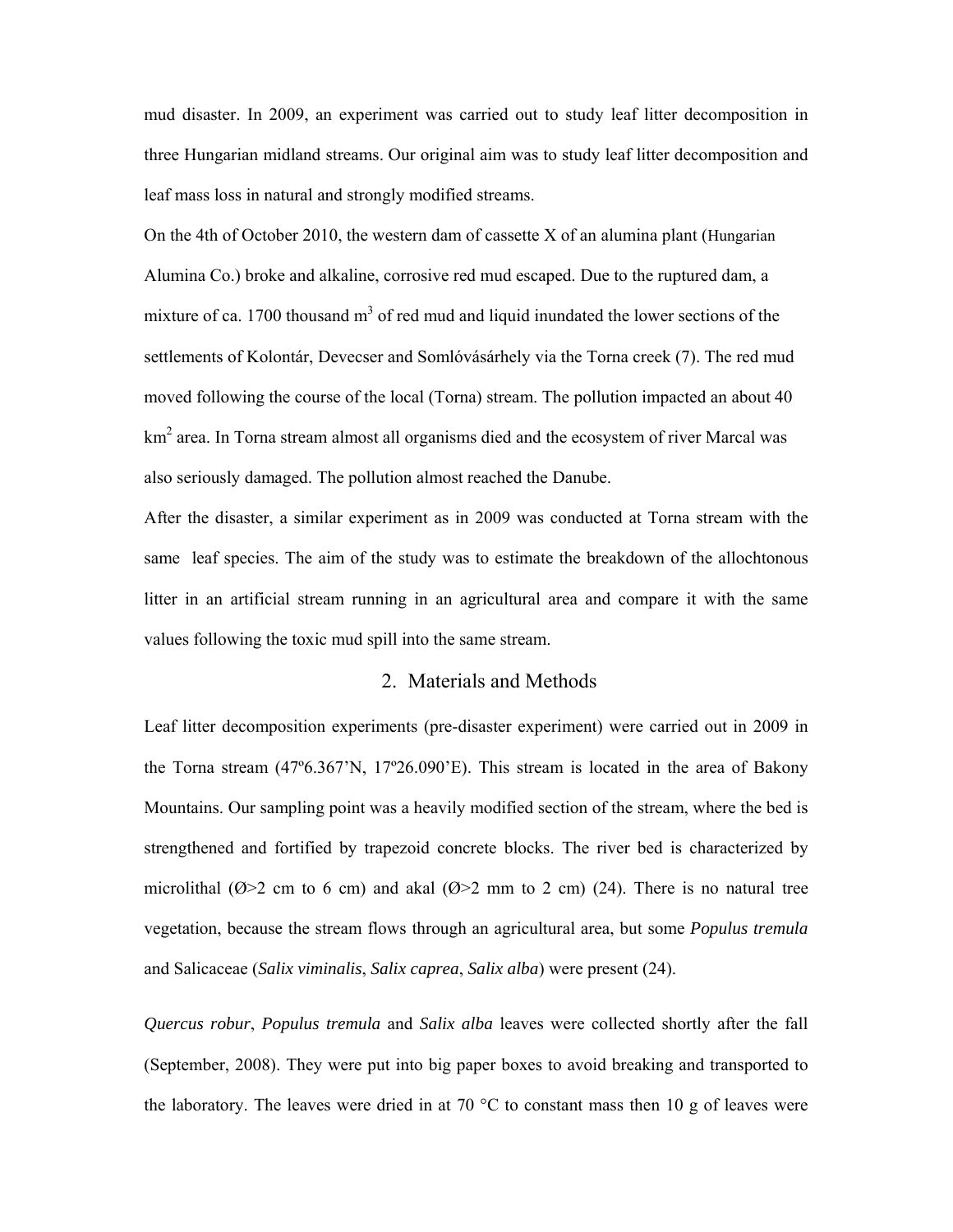measured and put into 10 cm x 10 cm leaf-litter bags. The mesh size was 5 mm x 2 mm. The top of the bags were closed carefully with hot glue to keep the litter inside. Leaf-litter bags were transported back to the sites. They were fixed onto a fence grid (mesh size about 5 cm). Bags were sprinkled to avoid leaf-litter break when they were placed horizontally into the water at the bottom of the stream, parallel to the flow. The fence grids were stably fixed with wooden and metal stakes and rocks close to the main stream.

Bags were collected from the 13th of January 2009 on every 28th day during 140 days. Each time three bags were removed for analyses.

To estimate the fungal biomass, the following extraction and HPLC procedures were used: sets of five leaf discs were preserved in 10 ml of KOH–methanol (8 g KOH per liter). Lipids were extracted and saponified at 80°C for 30 minutes. The extracted lipids were partitioned into a non-polar phase and ergosterol was purified by solid-phase extraction (SPE). A final purification and quantification of ergosterol was achieved by HPLC: eluent : 100% methanol, flow: 1 ml min<sup>-1</sup>, gas: He, pump: Waters 600, UV lamp (waters 490), time const.:  $0.1$ , AUFS:1, λ=282 nm, thermostat (Waters 410), temperature 33°C, column: Nova-Pak C18; 3,8x150 mm; 4 µm. HPLC grade methanol and isopropanol were used for sample preparation and HPLC analysis. Analytical grade KOH pellets and analytical grade HCl were used for solution preparation. Sigma, purum; ≥95% (HPLC) ergosterol standard was applied to prepare standard curves.

Fungal biomass was estimated from ergosterol content (17) of leaf litter following the procedures described by Gessner (12). To convert ergosterol content to fungal biomass, a factor of 5.5 mg of ergosterol  $g^{-1}$  of fungal biomass (15) was used.

Temperature, dissolved oxygen, oxygen saturation, pH and conductivity were measured in the field with a multiparameter field sensor (HQ40d multimeter). The main chemical variables  $(NO<sub>2</sub>^{\text{-}}, NH<sub>4</sub><sup>+</sup>, NO<sub>3</sub><sup>-\text{-}},</sup>$  soluble reactive phosphorus: SRP, TP, SO<sub>4</sub><sup>2</sup><sup>-</sup>, soluble reactive silica: SRSi,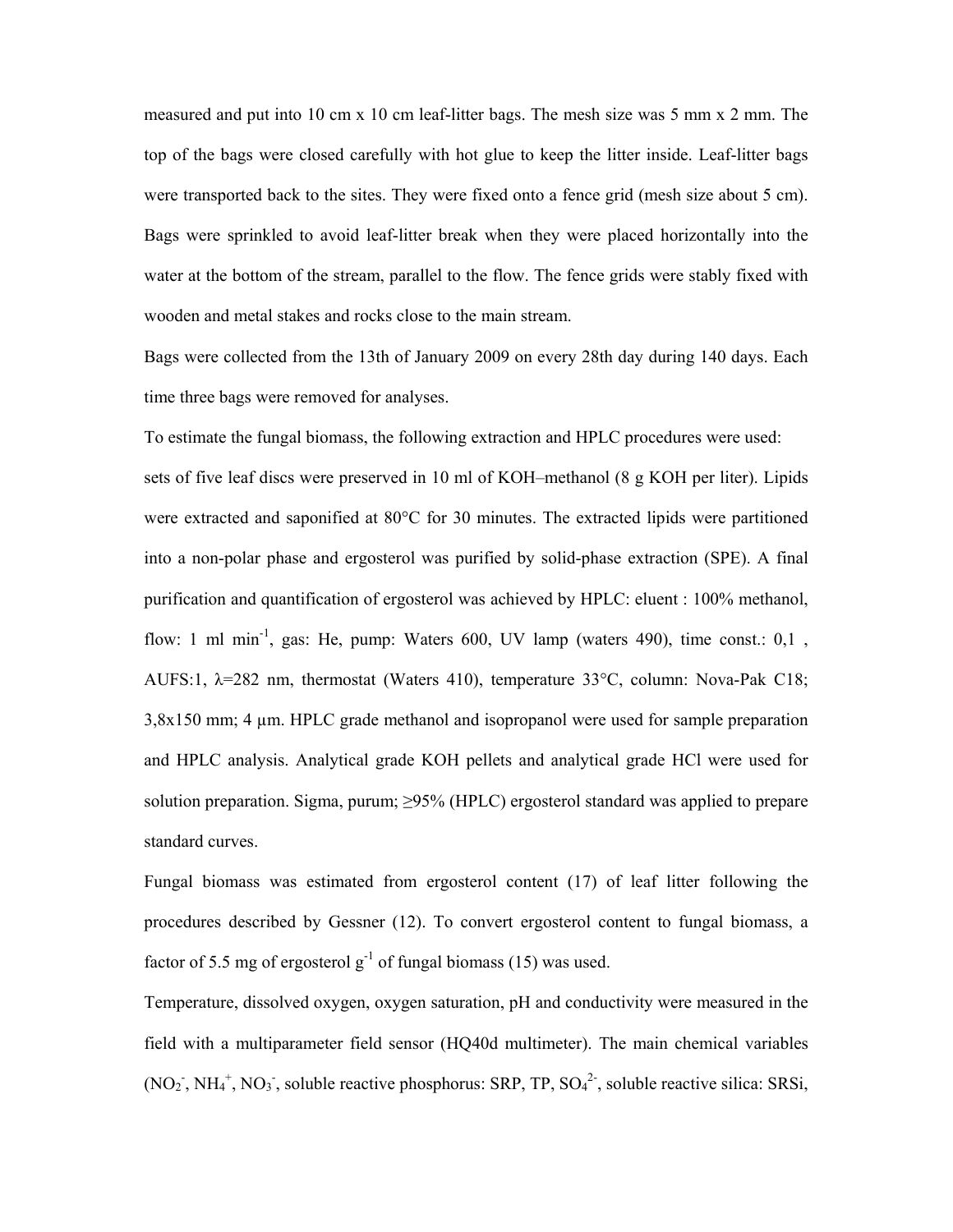Cl<sup>-</sup>, chemical oxygen demand with permanganate method: COD<sub>PS</sub>) were analyzed in the laboratory  $(2; 36)$ .



Figure 1. The area of the disaster.  $\leq$  = place of dam collapsing

(http://en.wikipedia.org/wiki/File:Ajkai\_v%C3%B6r%C3%B6siszap-katasztr%C3%B3fa\_v%C3%A1zlat\_2010- 10-04.svg)

On the 4<sup>th</sup> of October the dam of an industrial sewage reservoir in Kolontár was broken and a huge amount of red mud covered the area (Fig. 1). All fish and macroivertebrates were killed by the alkaline mud. Later gypsum was added to the water of the stream to neutralize the alkaline mud, but neutralizing effect of this treatment failed to be proven in laboratory experiments. No macroinvertebrates, but some fungi and algae were found on February, 2011, indicating beginning recovery.

An experiment similar to the one described above was conducted in 2011 at Torna stream (post-disaster experiment) after the red mud disaster. The same three species of litter were used and bags were installed in the stream on the  $17<sup>th</sup>$  of February 2011. In the first month samples were collected weekly, later twice a month, for 140 days. Sample collection and measurements were the same as mentioned before.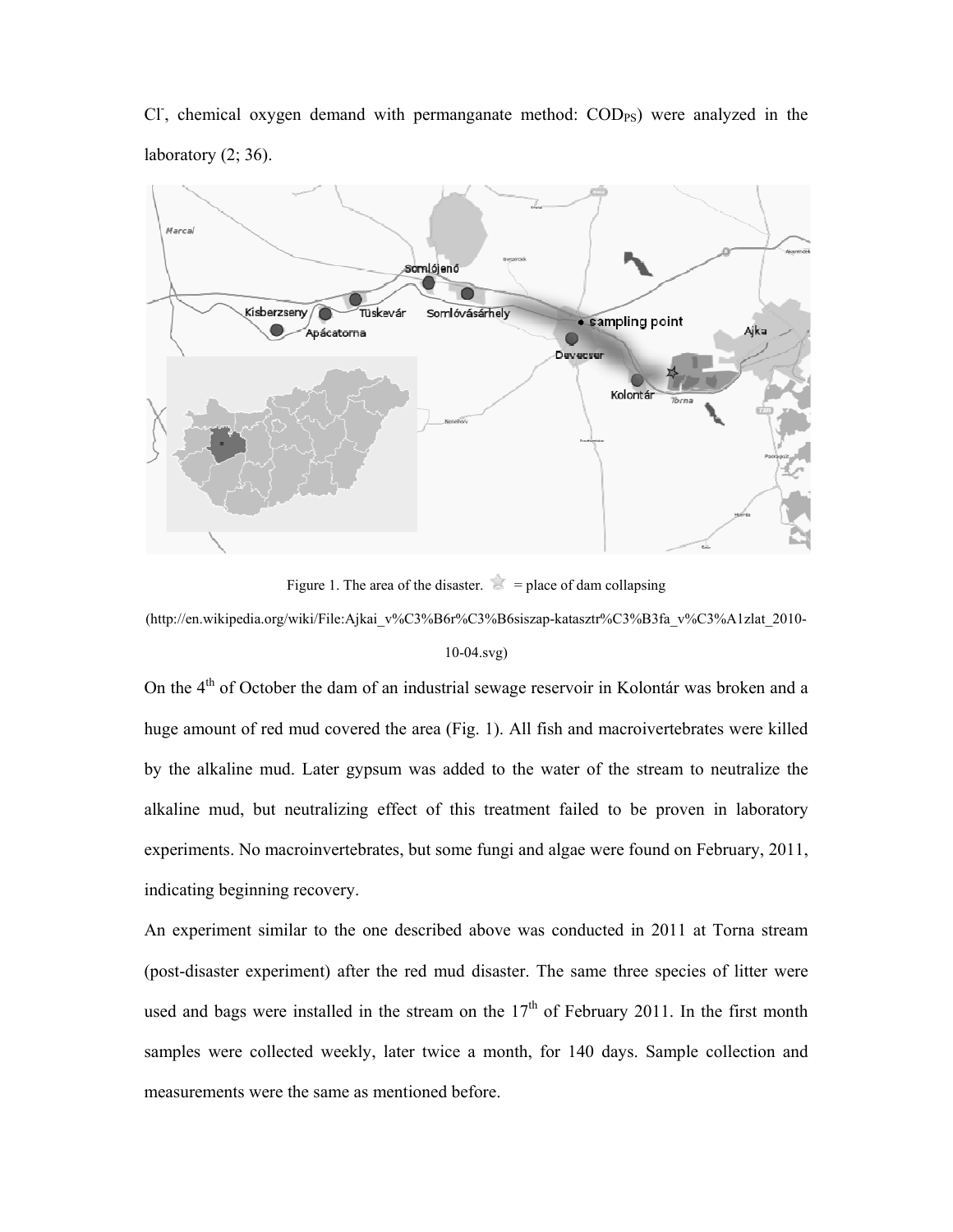### 3. Results

#### *3.1 Water chemical parameters of Torna stream*

The NO<sub>2</sub>, NO<sub>3</sub>, NH<sub>4</sub><sup>+</sup>, SRP, TP, Cl<sup>-</sup>, SO<sub>4</sub><sup>2</sup>, COD values did not differ significantly from the pre-disaster (2009) results (Table 1). The average pH of Torna stream was 7.92 and the average conductivity was  $1234 \mu S$  cm<sup>-1</sup> during the pre-disaster experimental period.

Table 1.The annual averages of the physical and chemical parameters of Torna stream in 2009 and 2009

|      |        | DO         | DO          | Cond                     | pН   |             |      |      | $NH_4-N$ $NO_3-N$ $COD_{PS}$                        | TP     | $SO_4^2$   |
|------|--------|------------|-------------|--------------------------|------|-------------|------|------|-----------------------------------------------------|--------|------------|
|      |        | $meL^{-1}$ | $^{0}/_{0}$ | $\mu$ S cm <sup>-1</sup> |      | $^{\circ}C$ |      |      | $mg L^{-1}$ mg $L^{-1}$ mg $L^{-1} O_2$ mg $L^{-1}$ |        | $mgL^{-1}$ |
| 2009 | Avg    | 9.80       | 95.82       | 1234.23                  | 7.92 | 12.64       | 0.06 | 3.60 | 10.87                                               | 150.12 | 593.23     |
|      | StdDev | 0.83       | 2.77        | 13.81                    | 0.08 | 4.24        | 0.16 | 0.54 | 7.89                                                | 55.24  | 124.75     |
| 2011 | Avg    | 9.65       | 96.32       | 769.32                   | 7.97 | 13.21       | 0.19 | 4.00 | 8.32                                                | 173.05 | 638.24     |
|      | StdDev | 0.75       | 3.20        | 22.14                    | 0.06 | 3.25        | 0.13 | 0.21 | 2.24                                                | 99.60  | 233.40     |

After the disaster dissolved oxygen concentrations and oxygen saturation did not differ significantly from the previous results, while pH and conductivity (Fig. 2) increased significantly.



Figure 2.The pH and conductivity values of Torna stream between 4 of October 2010 (the day of the disaster) and 19 September 2011

On the day of the disaster  $(4<sup>th</sup>$  of October 2010) the pH was 12.87 and the conductivity was 18,860 µS cm-1 and these high values prevailed for many hours. By the next day both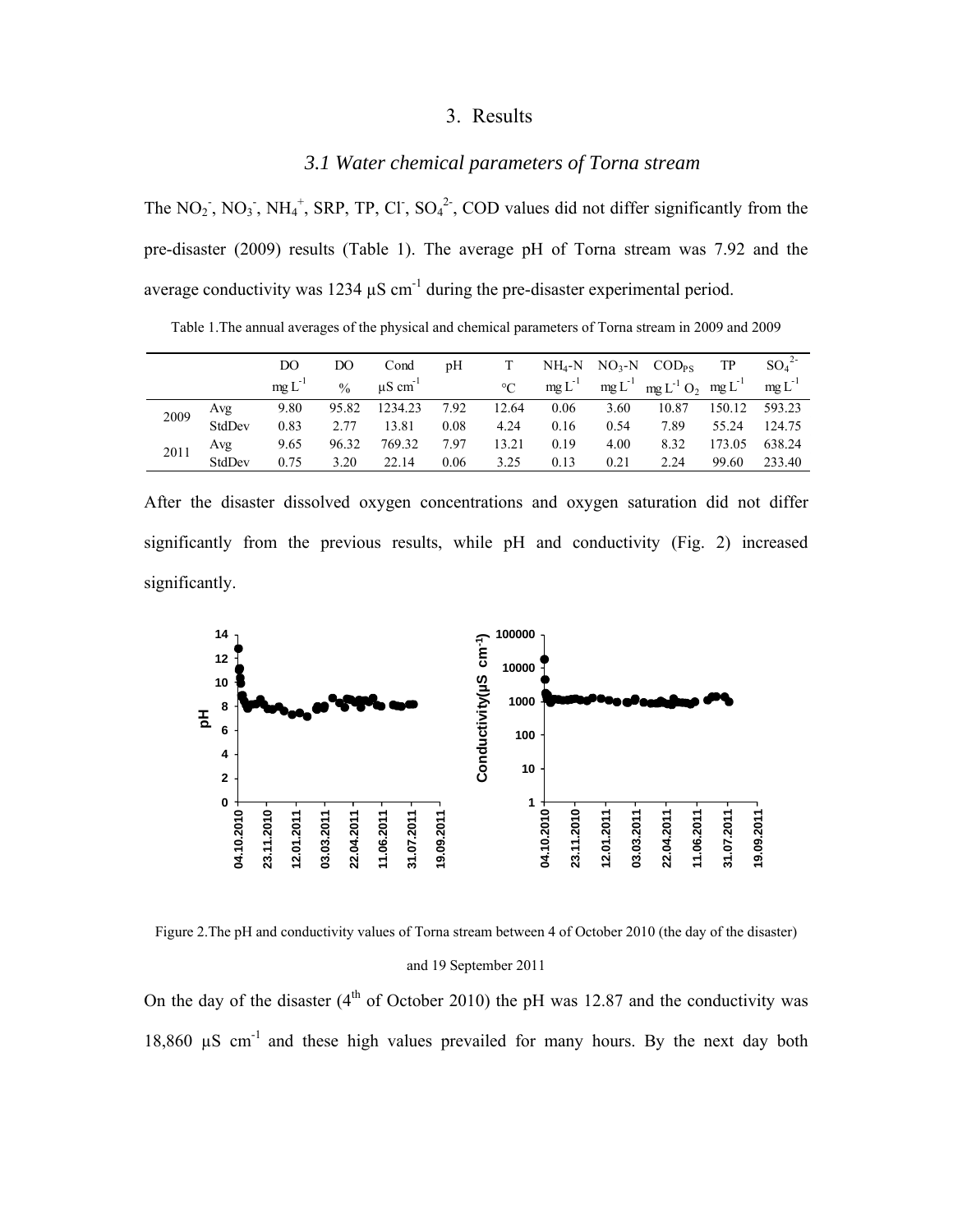parameters decreased and 10 days after the disaster the pH was 8.4 and the conductivity was 1,196  $\mu$ S cm<sup>-1</sup>, both close to normal.

## *3.2 Leaf mass loss*

In the pre-disaster experiment decay curves were well characterized by exponential decay models for all leaf species (Fig. 3.a), as described in the literature (12). *Populus tremula* was the less resistant and *Quercus robur* was the most tenacious leaf. At the end of the experiment all leaves were shredded and emptied from the litter bags, so leaf litter breakdown was fast and means that leaf litter decomposition followed the exponential decay curve.



Figure 3. The litter dry mass (g) remaining in the leaf-litter bags a) between 3 of January and 2 of June 2009 and b) between17 of February and 7 July 2011 in the Torna stream

In literature it is common to describe litter decay with an exponential equation (12, 14, 18), but not in the case described. Leaf mass loss (Fig. 3.b) after the catastrophe was much slower than in 2009. The whole length curves do not follow the exponential decay model: after an initial no-change period leaf litter loss appeared quasi-linear (more details in discussion). Mass loss of leaves started later and lasted much longer. Before the disaster all leaves were shredded from the litter bags, but after the disaster only about the 50% of them.

## *3.3 Ergosterol concentrations*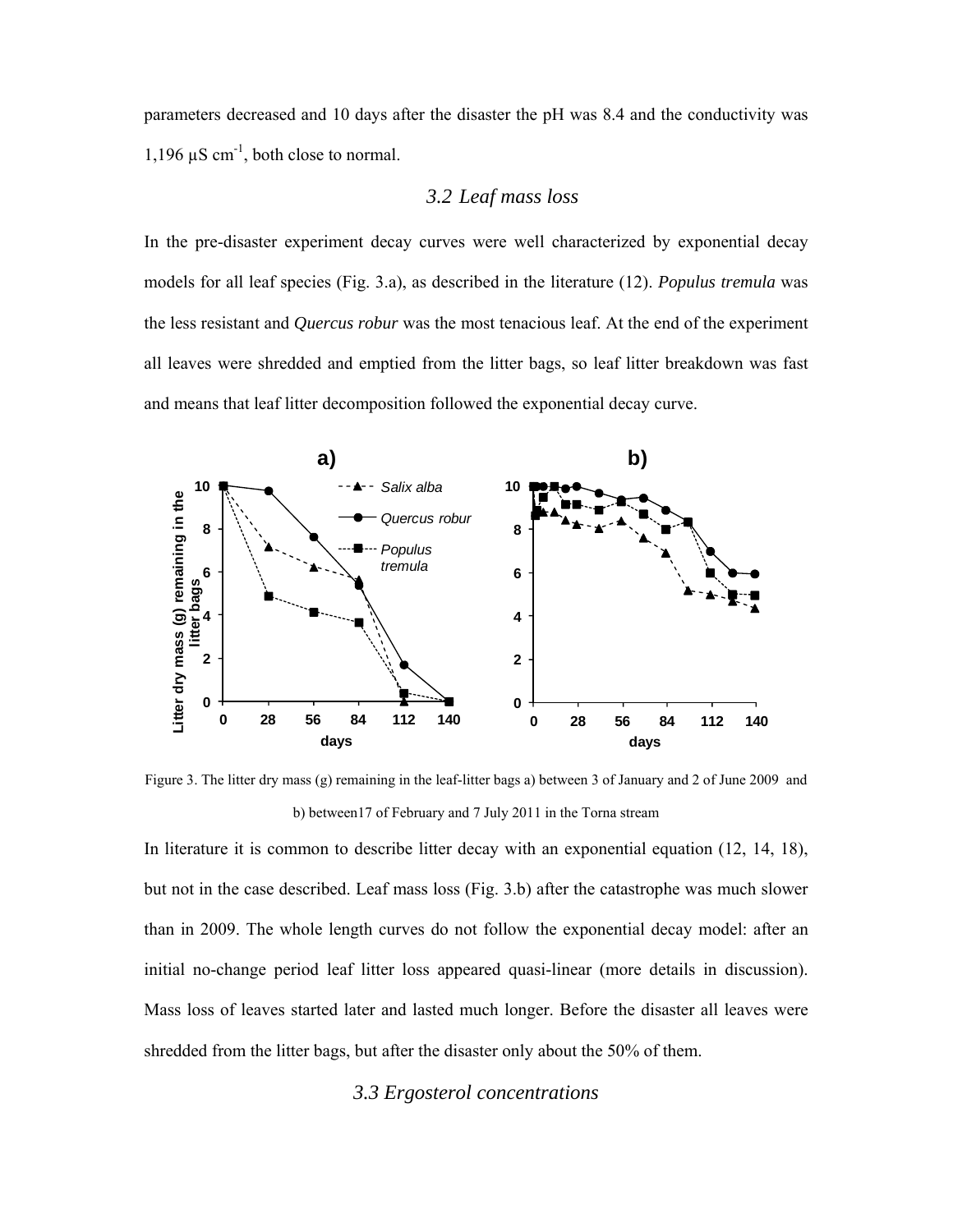As regards the ergosterol concentrations *Quercus robur* reached the highest and *Populus tremula* the lowest values before the disaster. Salix and Populus curves reached their maximum during the first month,while *Quercus* in the fourth month (Fig. 4.a). Fungal biomass decreased the slowest in the case of *Quercus robur*.



Figure 4. The ergosterol concentrations ( $\mu$ g g<sup>-1</sup> dry mass) in the leaf-litter bags a) between 3 of January and 2 of June 2009 and b) between 17 of February and 7 of July 2011 in the Torna stream

In the post-disaster experiment ergosterol concentrations (Fig. 4.b) were much lower and reached their maximum values later in Torna stream. The highest amount of fungal biomass was recorded on Salix (*Salix alba*) leaves. Fungal biomass in *Quercus* leaves was much lower, than in 2009. Ergosterol concentrations started to increase much slower in the case of *Populus tremula* leaves.

#### **4. Discussion**

## *4.1 Water chemical parameters of Torna stream*

Before the disaster, the annual average values of the water chemical variables at the sampling locations corresponded, at average, to similar values from streams in the Carpathian Basin  $(23; 24; 33)$ . pH of the Torna stream was slightly alkaline (group mean: pH 7.9 $\pm$ 0.2). After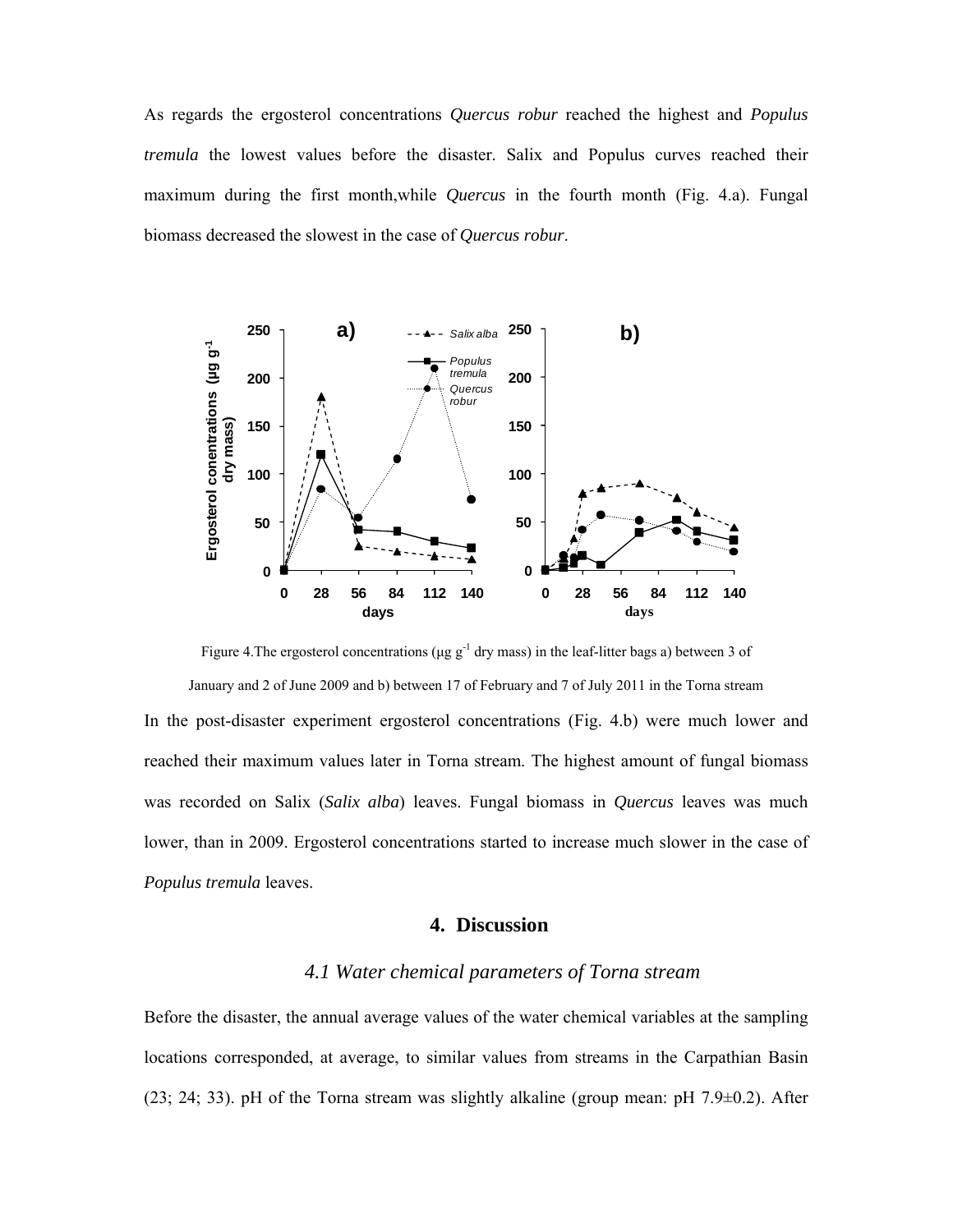the disaster, pH increased seriously, killing all fish and macroinvertebrates in the stream. The corrosive alkaline mud swept over the stream and had serious effects on the downstream sections as well. In the first four months no macroinvertebrates were found, because not only they themselves and even their habitats disappeared.

## *4.2 Leaf mass loss*

Before the disaster natural allochtonous litter load at Torna stream was negligible because the stream was surrounded by agricultural or urbanized areas. Leaf mass loss in the bags in 2009 was fast (Fig. 3.a) for double reasons: on one hand there is a shortage of food and on the other the flow velocity is much faster (24; 33) in the artificial trapezoid bed than at the other streams investigated in 2009. Therefore, the leaf litter fragments cannot remain in the bags for a long time, instead, they drift away. Whiles *et al.* (37) also observed unusually rapid litter decomposition rates in regulated streams. In contrast, Hladyz *et al.* (21) described faster alder breakdown in deciduous woodland streams in Ireland and Romania, than in pasture streams. In Switzerland oak broke down was faster in pasture streams than in woodland streams (21). Tuchman and King (31) assessed, that shredders and microbial processes control breakdown rates in woodland streams, whereas abrasion was thought to be the major process causing faster breakdown in pasture reaches because of increased surface run-off and variation in discharge (21).

In morphologically modified streams, like Torna stream, e.g. when the bed is evened, the flow velocity increases, and, as a consequence, other species will populate the stream than under natural conditions, and the leaf drifts away fast, as there are no parts of the stream that would function as accumulation zones. In this way, even though the quantity of leaf litter decreases quickly, it is not decomposed and utilized locally.

Webster and Waide (35) also described the effect of missing coastal vegetation which is relevant for Torna stream. According to this study, the decomposition rate of even the most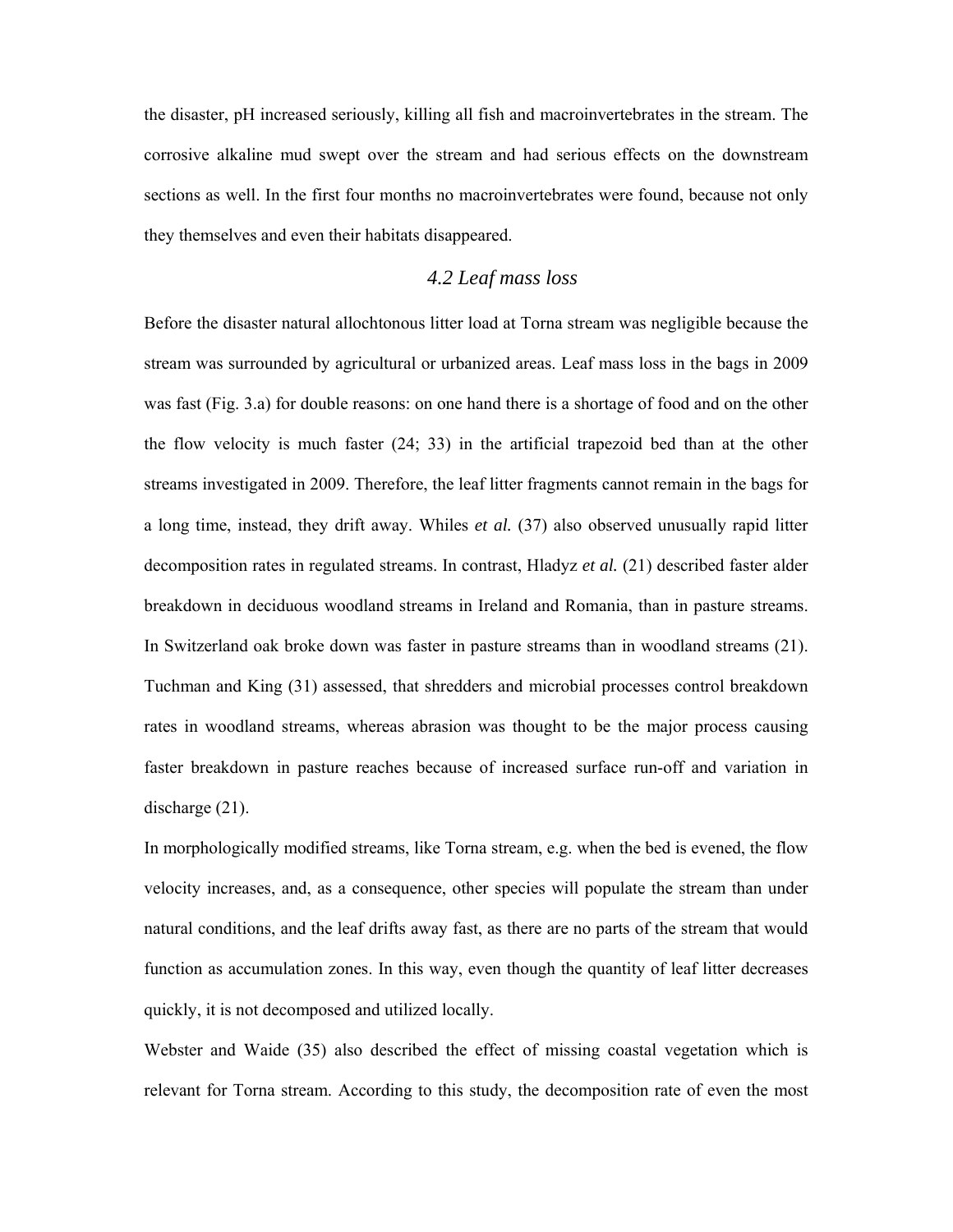resistant leaf litter species increased due to the lack of alternative food source of shredders and high flow velocity. Tuchman and King (31) observed higher litter decomposition but lower shredder biomass in litterbags in Michigan headwater stream sections in agricultural areas, compared to streams with an undisturbed forest environment, as in the case of Torna stream, located in an urbanized area. This implies that not only bed modifications, but also the alteration of riparian zones influences differentially stream systems (20).

Most studies use exponential decay curves or linear regression of  $ln(x)$ -transformed data for leaf mass loss (21; 25; 38; 32). We used the same curves in the pre-disaster experiment. There was no statistically significant difference between measured and fitted leaf mass loss as determined by one-way ANOVA ( $F(1,14) = 4.6$ ,  $p = 0.99$ ). In the post-disaster experiment fitting exponential decay curve was not possible. Leaf mass loss was not exponential, only if the non-change period is neglected. The reason of difference between pre- and post-disaster decay curves might be that gypsum was added to the water of the stream to neutralize the alkaline mud, which settled on the surface of the leaves making them hardly suitable for fungal colonization. Later gypsum addition was terminated and the gypsum moved to the lower and deeper parts of the stream so fungi had enough surface to colonize.

## *4.3 Ergosterol concentrations*

Fungi were the first organisms to be present in Torna stream after the disaster but they had no surface to colonize. Macroinvertebrates were absent for several months, because they did not have any food (among others leaves) or habitats. The first macroinvertebrates were detected in April 2011 (half year after the disaster). Gypsum covered the sediment (or covered concrete stones), interfering macroinvertebrate settling. Additionally, dense green algal film grew up on the surface of gypsum, but it was absent from the red mud. Gypsum particles provide larger, while red mud particles a smaller surface for microalgae to be colonized. On the other hand red mud particles move faster so they are not able to afford a stable bed.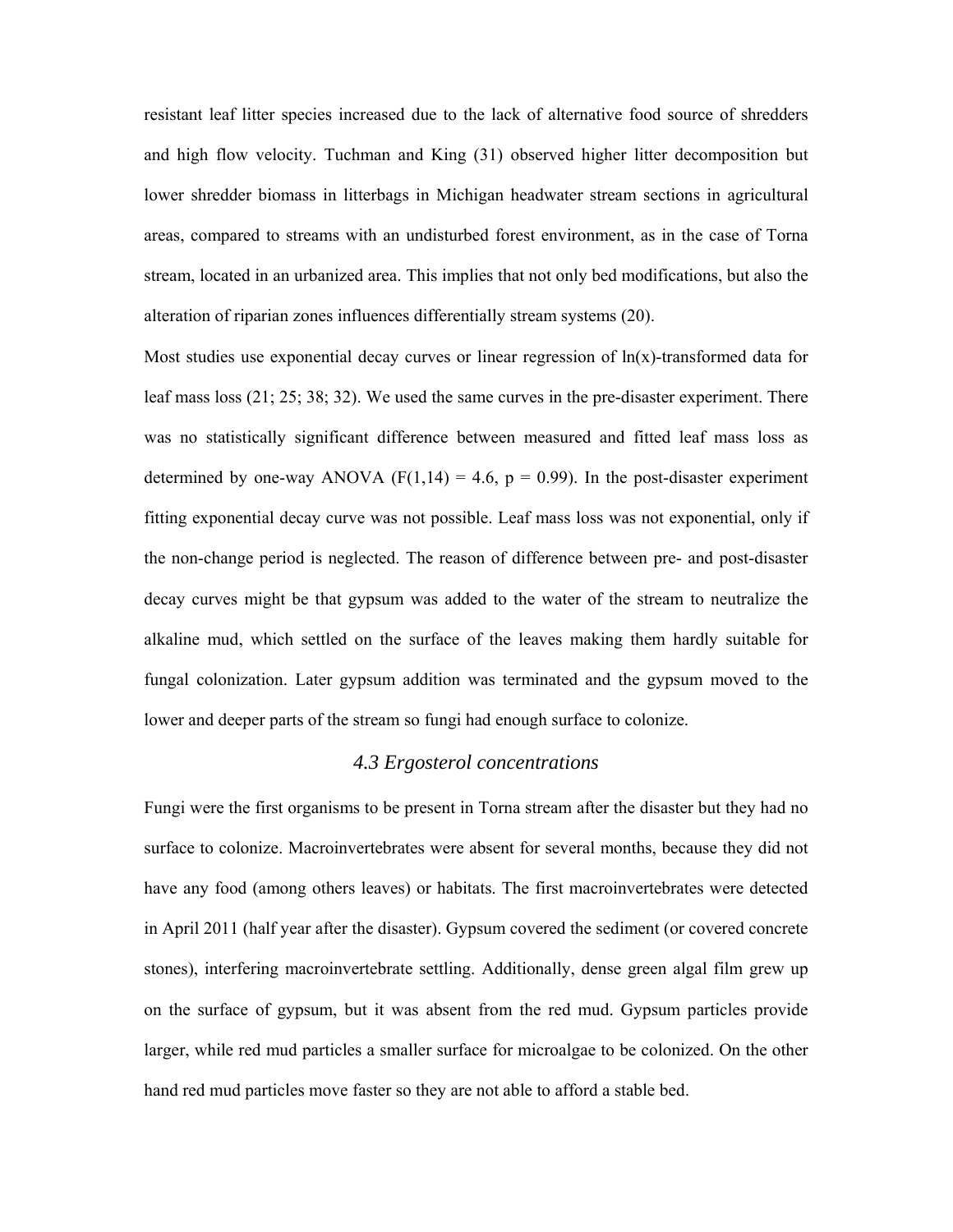Pre-disaster ergosterol concentrations varied between 0-210  $\mu$ g g<sup>-1</sup>. About twice as high values (437  $\mu$ g g<sup>-1</sup>) were measured by Gessner and Chauvet (14) in *Fagus sylvatica* in a soft water mountainous stream. Suberkropp (29) determined higher values (704  $\mu$ g g<sup>-1</sup>) on *Liriodendron tulipifera* in a hard water lowland stream and Gessner et.al. (13) published a bit higher concentrations (316  $\mu$ g g<sup>-1</sup>) on *Alnus viridis* in a soft water, in a glacial stream. Ergosterol synthesis requires molecular oxygen (34) and low oxygen tensions can dramatically reduce ergosterol content. In our study oxygen levels in the stream and over the study period were similar and close to 100%. Therefore we conclude that the difference in ergosterol content is due to the different amount of leaves and the input of other leaves. One leaf litter bag contained only one kind of leaf. But because of natural input and drift, some leaves may have attached to the outer surface of the bags. Recent research shows that mixed leaf species accelerate leaf litter decomposition (26).

Many studies showed that aquatic fungi prefer slightly acidic to neutral conditions (5; 28). Low pH has harmful effects on aquatic hyphomycetes, in terms of species richness (28) and (11), leaf maceration activity (11) or conidial production (19). Leaf decomposition is significantly faster in the circumneutral streams ( $pH$  6.4–7.1), when compared to acidic streams (pH 4.7–4.9) (8) but so highly alkaline waters (pH=12.87) have not been investigated. Dangles and Chauvet (9) observed, that fungal biomass shows no particular trend along the acidification gradient except that it peaks earlier in the stream closest to neutrality and ergosterol concentration increases and levels off or even increases further in the slightly acidic stream. Gessner and Chauvet (15) observed a similar pattern of fungal biomass in beech leaves exposed in a Pyrenean softwater stream unaffected by acidic deposition. Similar data within strongly alkaline conditions have not been described yet. This case shows that strong alkaline load (very high pH) has serious effects on Ingoldian fungi, in terms of fungal biomass. Ergosterol concentrations show clearly that the amount of fungi was much lower in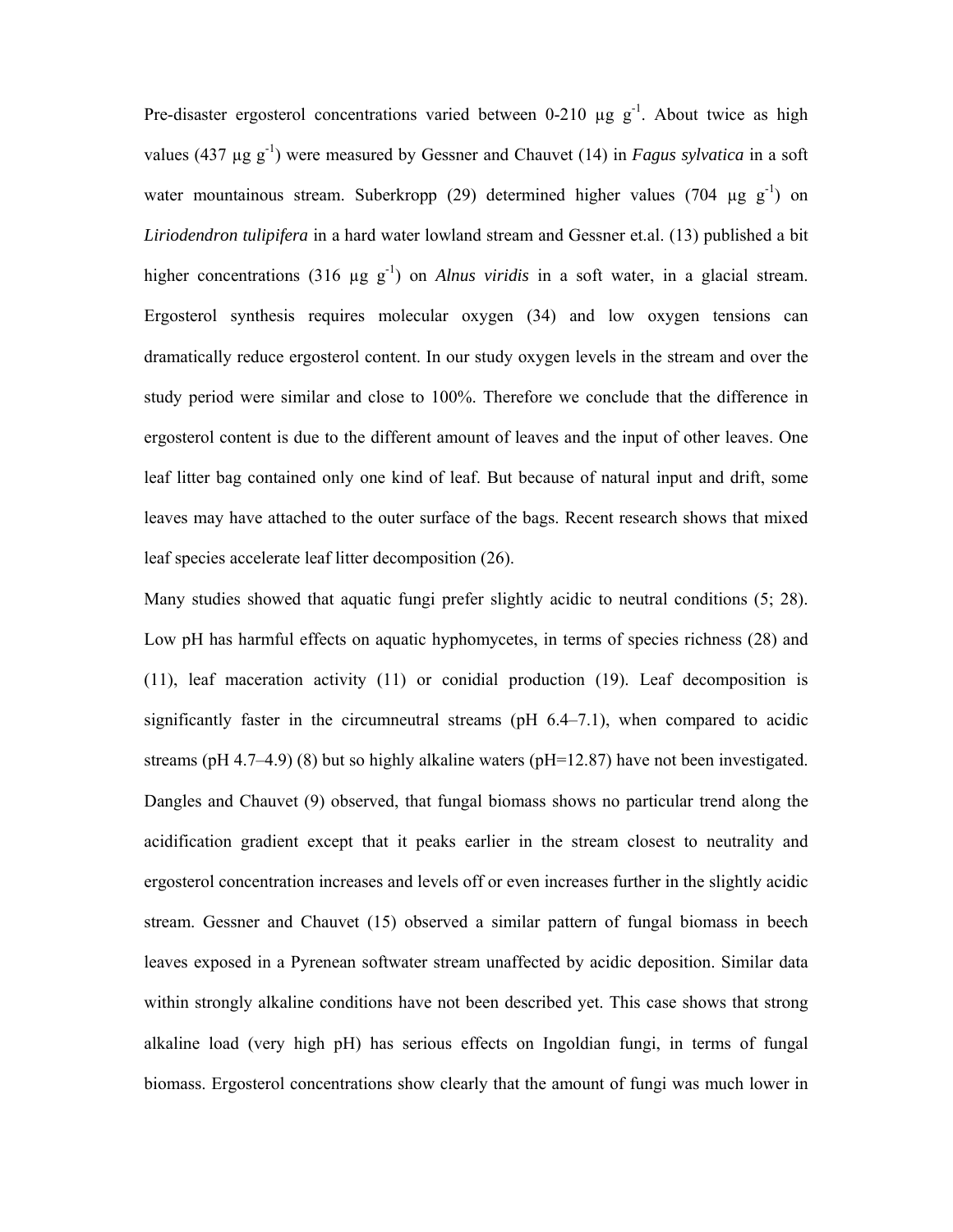the post disaster water. In terms of species richness or conidial production the same conclusions can be drawn.

## *4.4 Conclusion*

In conclusion, water chemical parameters suggested that water quality of Torna stream was good and medium before the disaster, but after it pH and conductivity increased dramatically, killing almost all the biota in the stream. These parameters decreased a few days after the catastrophe, but biota could not follow the regeneration of physical and chemical parameters. Prior to the catastrophe, leaf mass loss was fast in Torna, compared to other streams in the area. The reason is that the stream is modified, the bed is trapezoid and covered with concrete stones. Fungal biomass was lower, than in the pre-disaster experiment, because fungi did not have enough leaves to sporulate. Leaf mass loss followed the exponential decay curve before the disaster, but after that it was possible only after a non-change period. Leaves were covered with gypsum, revoking the colonizable surface for fungi. The effect of acids is pretty well described in the literature, but less is known about alkaline mud in water.

#### **5. Acknowledgements**

This paper would not be possible within the effort of several people. We thank the colleagues of the Department and members of our family for the work in the laboratory and on the field. Many thanks also to Kucserka Tamás's grandmother, Katalin Szabó, for sewing the leaf-litter bags and to Gyula Kiss for helping at the HPLC measurements. Funding support for this research was provided by the Public Foundation for Education, the Hungarian National Science Foundation (OTKA No. K 75552) and the EU Societal Renewal Operative Program (TÁMOP-4.2.2.A-11/1/KONV-2012-0064).

## **6. References**

1. Abelho, M., (2001) From litterfall to breakdown in streams: a review. - The Scientific World Journal. **1**: 656-680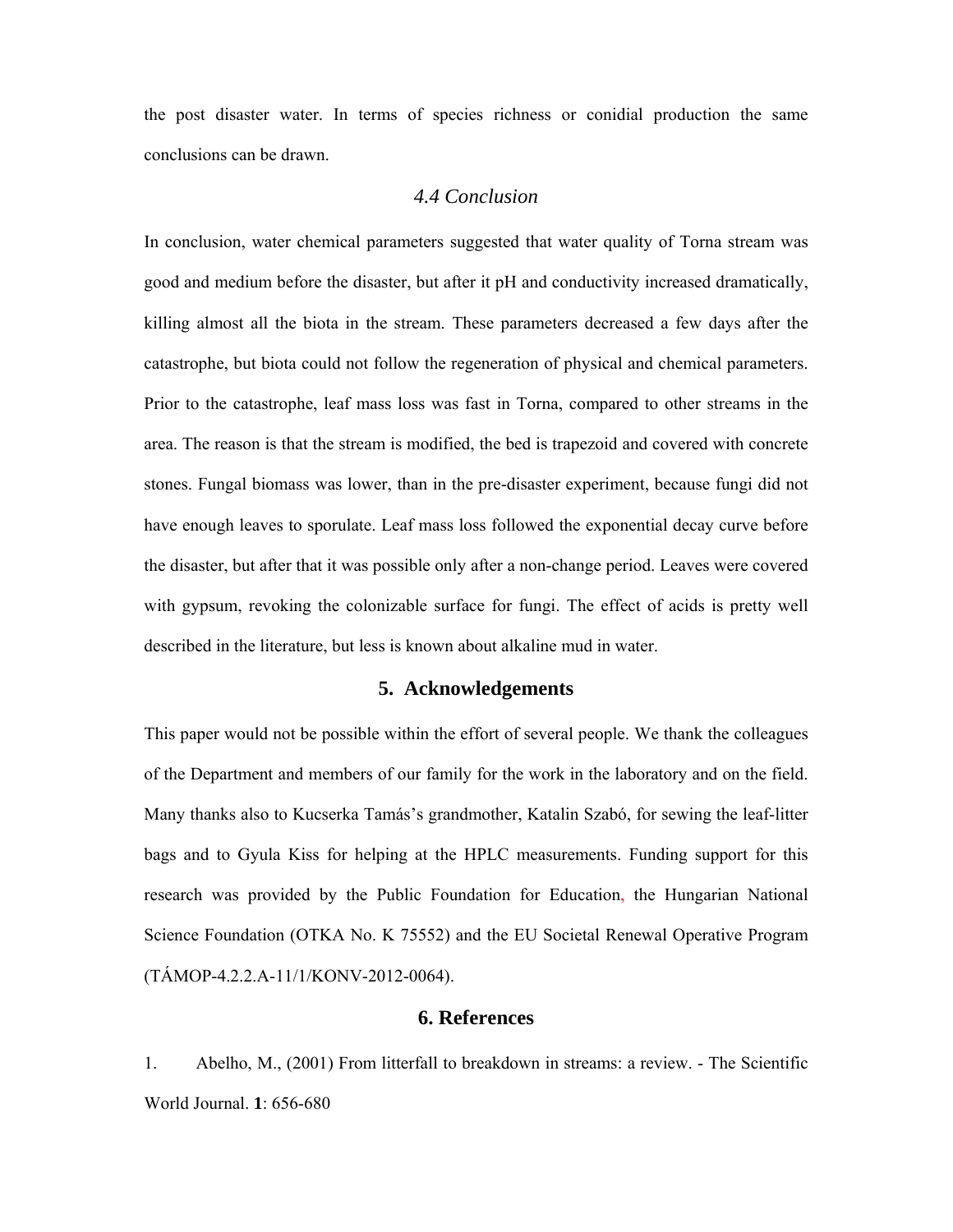2. APHA – American Public Health Association (1998) Standard methods for the examination of water and wastewater, 20th Edition. United Book Press, Inc., Baltimore, Maryland, USA

3. Axelsson, B. O., Saraf A., L. Larsson (1995) Determination of ergosterol in organic dust by gas chromatography-mass spectrometry. - Journal of Chromatography. **B 666**: 77-84

4. Bärlocher, F. and B. Kendrick (1981) Role of aquatic hyphomycetes in the trophic structure of streams. The fungal community: its organization and role in the ecosystem, Marcel Dekker, New York.

5. Bärlocher, F., J. Rosset (1981) Aquatic hyphomycete spora of two Black Forest and two Swiss Jura streams. - Transactions of the British Mycological Society. **76**: 479–483.

6. Bärlocher, F. (2005) Leaf mass loss estimated by litter bag technique In Graça M. A. S., Bärlocher F., Gessner M. O. (Eds). Methods to study litter decomposition: a practical guide. - Springer, Netherlands

7. Berke, J., Bíró, T., Burai, P., Kováts, L.D., Kozma-Bognár, V., Nagy, T., Tomor, T., Németh, T. (2013): Application of Remote Sensing in the Red Mud Environmental Disaster in Hungary, Carpathian Journal of Earth and Environmental Sciences. **8/2**: 49-54. ISSN 1844- 489X.

8. Boulton, A.J., Boon, P.I. (1991) A review of methodology used to measure leaf litter decomposition in lotic environments: time to turn over an old leaf? Aust. J. Mar. Freshwater Res. **42**: 1-43.

9. Dangles, O., E. Chauvet (2003) Effects of stream acidification on fungal biomass in decaying beech leaves and leaf palatability. - Water Research. **37/3**: 533-538.

10. DIRECTIVE 2000/60/EC OF THE EUROPEAN PARLIAMENT AND OF THE COUNCIL of 23 October 2000 establishing a framework for Community action in the field of water policy. - Official Journal of the European Communities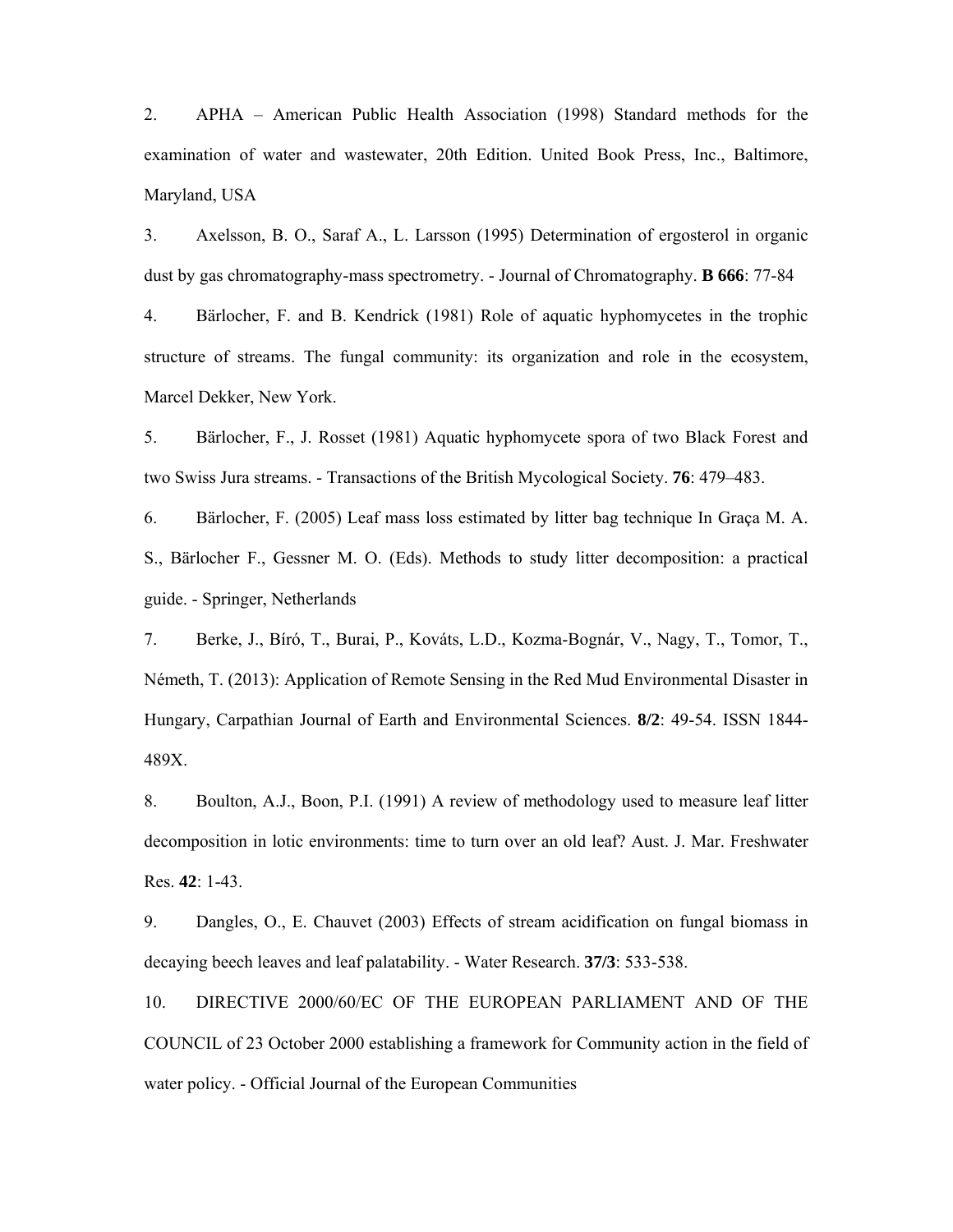11. Dubey, T., S.L. Stephenson, P.J. Edwards (1994) Effect of pH on the distribution and occurrence of aquatic fungi in 6 West-Virginia Mountain streams. J Environ Qual, 23 pp. 1271–1279.

12. Gessner, M. O. (2005) Ergosterol as a measure of fungal biomass. In Graça M. A. S., Bärlocher F., Gessner M. O. (eds.) Methods to study litter decomposition: A practical guide. Springer, Berlin

13. Gessner, M. O., C. T. Robinson, J. V. Ward (1998) Leaf breakdown in streams of an Alpine glacial floodplain: dynamics of fungi and nutrients. - Journal of the North American Benthological Society. **17**: 403-419.

14. Gessner, M.O. (2001) Mass loss, fungal colonization and nutrient dynamics of Phragmitesaustralis leaves during senescence and early aerial decay. - Aquatic Botany. **69**: 325-339

15. Gessner, M.O., E. Chauvet (1994) Importance of stream microfungi in controlling breakdown rates of leaf litter. – Ecology. **75**: 1807–1817.

16. Gessner, M.O., E. Chauvet (1993) Ergosterol-to-biomass conversion factors for aquatic hyphomycetes. - Applied and Environmental Microbiology. **59**: 502-507

17. Gessner, M.O., E. Chauvet (1997) Growth and production of aquatic hyphomycetes in decomposing leaf litter. - Limnology & Oceanography. **42**: 496-505

18. Graça, M. A. S., C. Canhoto (2006) Leaf litter processing in low order streams. – Limnetica. **25**: 1-10

19. Groom, A.P., A.G. Hildrew (1989) Food quality for detritivores in streams of contrasting pH. – Journal of Animal Ecology. **58**: 863–881.

20. Heartsill-Scalley, T., T. M. Aide (2003) Riparian vegetation and stream condition in a tropical agriculture-secondary forest mosaic. - Ecological Applications. **13**: 225–234.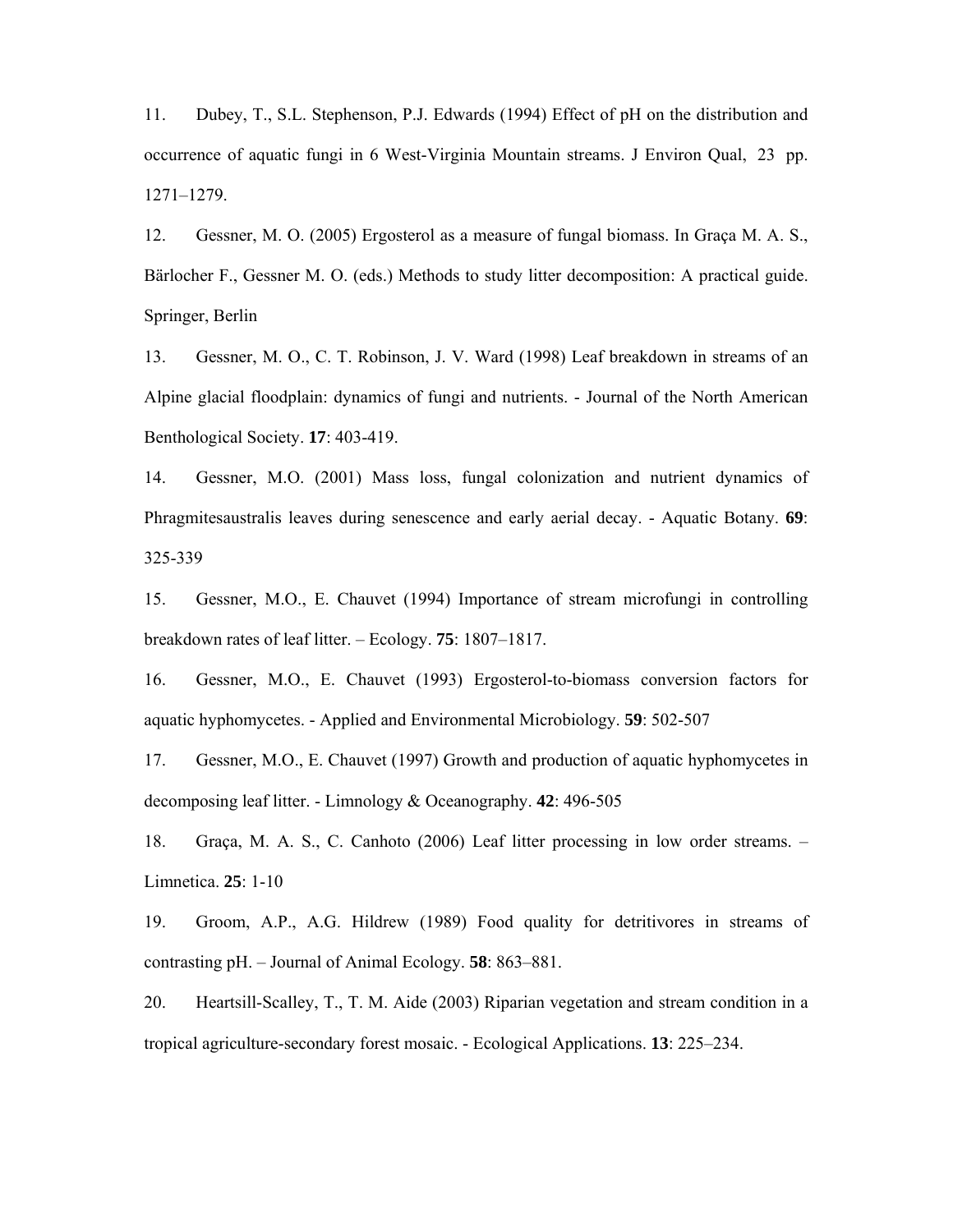21. Hladyz, S., S.D. Tiegs, M.O. Gessner, P.S. Giller, G. Rîsnoveanu, E. Preda , M. Nistorescu, M. Schindler, G. Woodward (2009) Leaf-litter breakdown in pasture and deciduous woodland streams: a comparison among three European regions. - Freshwater Biology. **55**: 1916-1929.

22. Kallis, G., D. Butler (2001) The EU water framework directive: measures and implications. - Water Policy. **3/2**: 125-142.

23. Kovács, Cs., M. Kahlert, J. Padisák (2006) Benthic diatom communities along pH and TP gradients in Hungarian and Swedish streams. Journal of Applied Phycology. **18**: 105-117.

24. Kovács, K., G. B. Selmeczy, T. Kucserka, Nassr-Allah H. Abdel-Hameid, J. Padisák. (2011) The effect of stream bed morphology on shredders' abundance and leaf-litter decomposition in Hungarian midland streams. - Polish Journal of Environmental Studies. **20/6**: 1547-1556.

25. Langhans, S.D., S.D. Tiegs, M.O. Gessner, K. Tockner (2008) Leaf-decomposition heterogeneity across a riverine floodplain mosaic. - Aquatic Sciences. **70**: 337-346.

26. Markus, H., Gessner M. O. (2009) Functional leaf traits and biodiversity effects on litter decomposition in a stream. – Ecology. **90**: 1641-1649.

27. Newell S. Y. (1992) Estimating fungal bomass and productivity in decomposing litter. In Carroll G. C., Wicklow D. T. (eds.) The fungal community. Its organisation and role in the ecosystem. Marcel Dekker, New York. 521-561.

28. Rosset, J., F. Bärlocher (1985) Aquatic hyphomycetes. - Transactions of the British Mycological Society. **84:** 137–145.

29. Suberkropp, K (2001) Fungal growth, production and sporulation during leaf decoposition of two streams. - Applied and Environmental Microbiology. **67**: 5063-5068.

30. Szilágyi, F., É. Ács, G. Borics, B. Halasi-Kovács, P. Juhász, B. Kiss, T. Kovács, Z. Müller, G. Lakatos, J. Padisák, P. Pomogyi, C. Stenger-Kovács, K. É. Szabó, E. Szalma, B.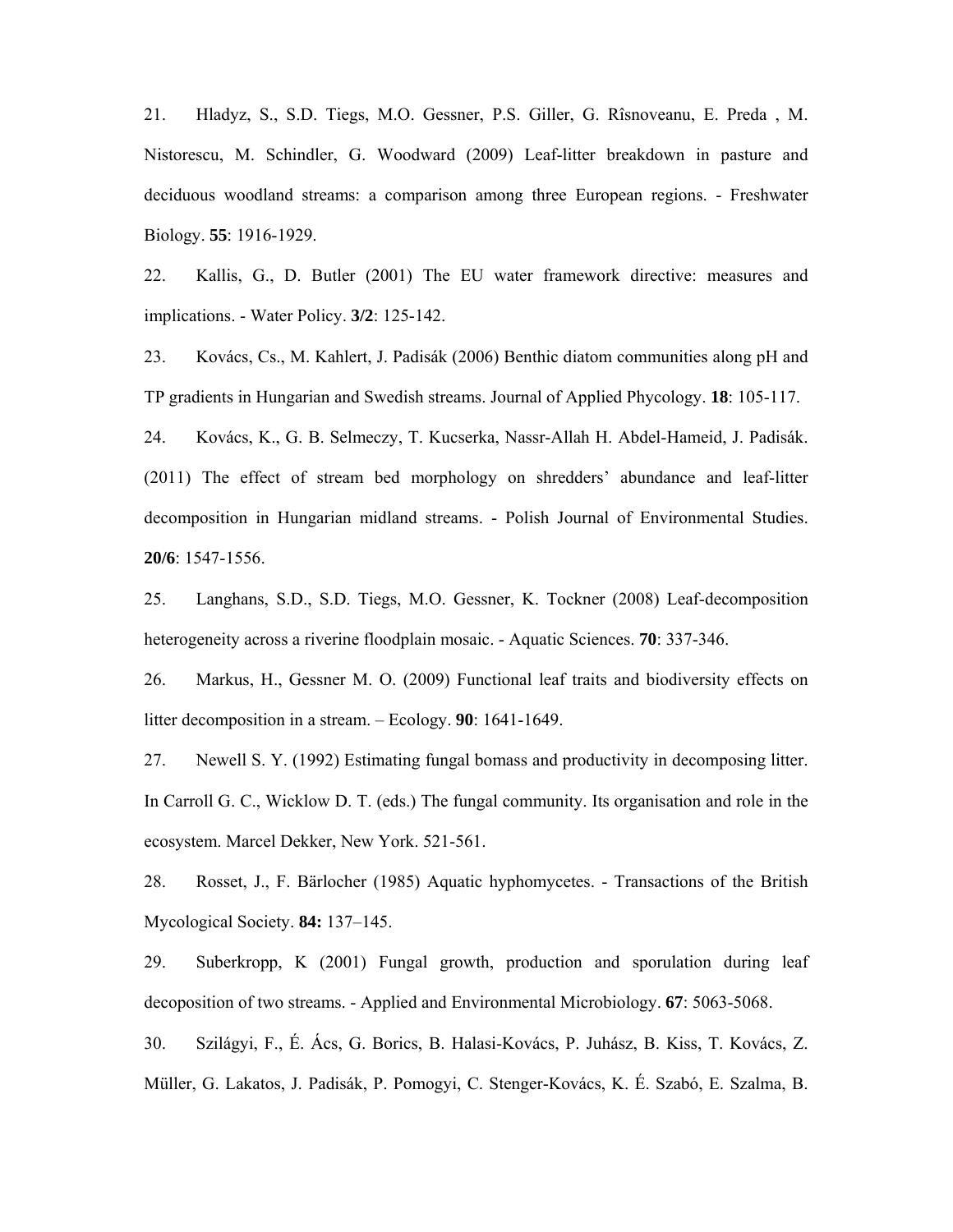Tóthmérész (2008) Application of Water Framework Directive in Hungary: Development of biological classification systems. – Water Science and Technology. **58/11**: 2117-2125.

31. Tuchman, N. C., R. H. King (1993) Changes in mechanisms of summern detritus processing between wooded and agricultural sites in a Michigan headwater stream. – Hydrobiologia. **268**: 115–127.

32. Tuomi, M., T. Thum, H. Järvinen, S. Fronzek, B. Berg, M. Harmon, J.A. Trofymow, S. Sevanto, J. Liski (2009) Leaf litter decomposition-Estimates of global variability based on Yasso07 model. - Ecological Modelling. **220/23**: 3362-3371.

33. Üveges, V., J. Padisák (2011) Photosynthetic activity of epilithic algal communities in sections of the Torna stream (Hungary) with naturaland modified riparian shading. Hydrobiologia. DOI 10.1007/s10750-011-0891-1

34. Van den Bossche, H. (1990) Imporance of sterols in fungal membranes. In P. J. Kuhn, A. P. J. Trinci, M. J. Jung, M. W. Goosey and L. G. Copping (eds.). Biochemistry of cell walls and membranes in fungi. Springer-Verlag, Berlin.

35. Webster, J. R., J. B. Waide (1982) Effects of forest clearcutting on leaf breakdown in a southern Appalachian stream. - Freshwater Biology **12**: 331–344.

36. Wetzel, R.G., G. E. Likens (2000) Limnological Analysis, Springer-Verlag, New York, Inc.

37. Whiles, M. R., J. B. Wallace, K. Chung (1993) The influence of *Lepidostoma* spp. (Trichoptera: Lepidostomatidae) on recovery of leaf- litter processing in disturbed headwater streams. - American Midland Naturalist Journal **130**: 356–363.

38. Xingbing He, Yonghui Lin, Guomin Han, Peng Guo, Xingjun Tian (2010) The effect of temperature on decomposition of leaf litter from two tropical forests by a microcosm experiment. - European Journal of Soil Biology. **46**: 200-207.

#### **Legend for tables and figures**